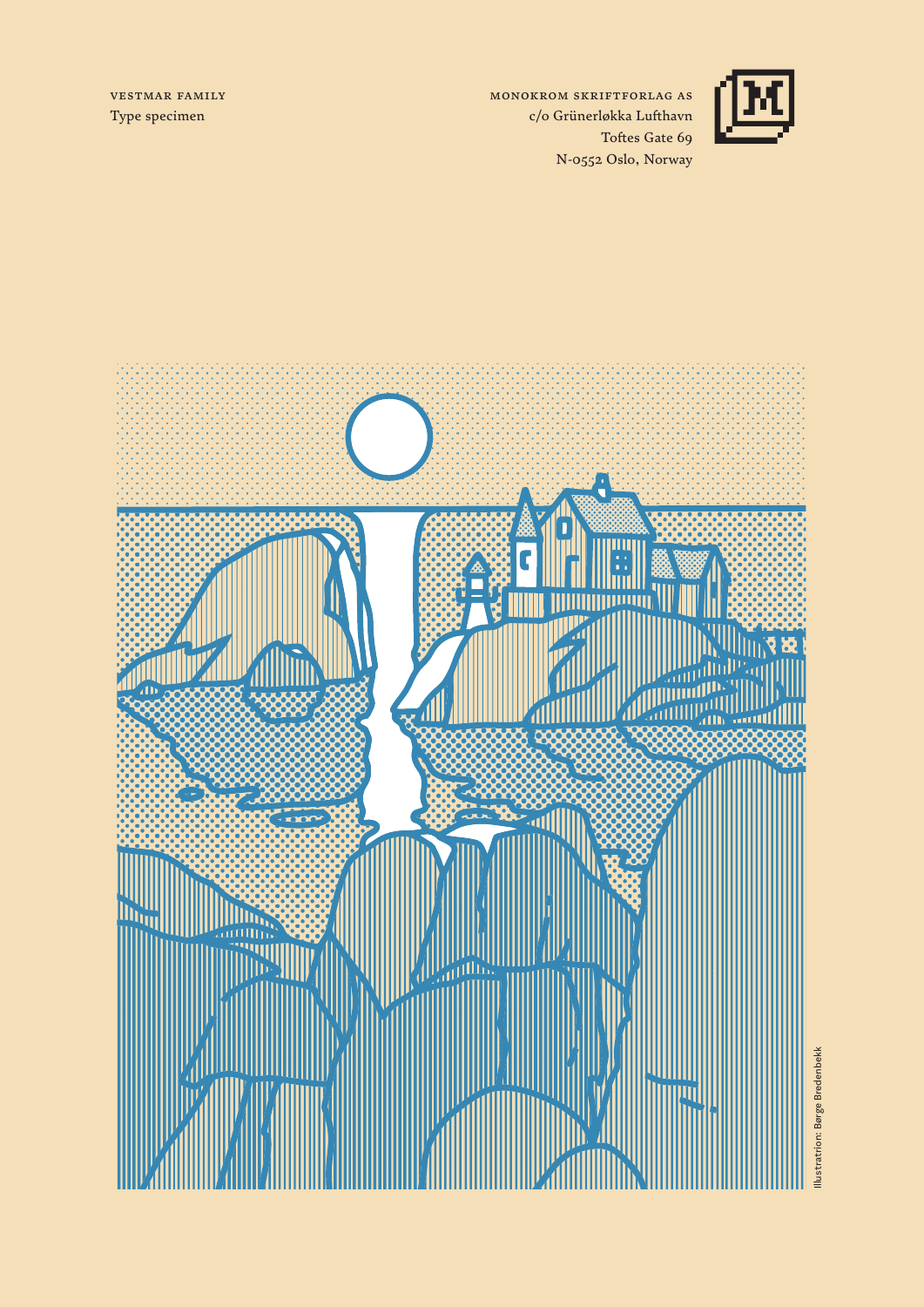Designer Released Version

Sindre Bremnes 2020 1.000

#### **Styles**

Vestmar Thin *Vestmar Thin Italic* Vestmar Extralight *Vestmar Extralight Italic* Vestmar Light *Vestmar Light Italic* Vestmar Normal *Vestmar Normal Italic* Vestmar Medium *Vestmar Medium Italic* **Vestmar Bold** *Vestmar Bold Italic* Vestmar Black *Vestmar Black Italic*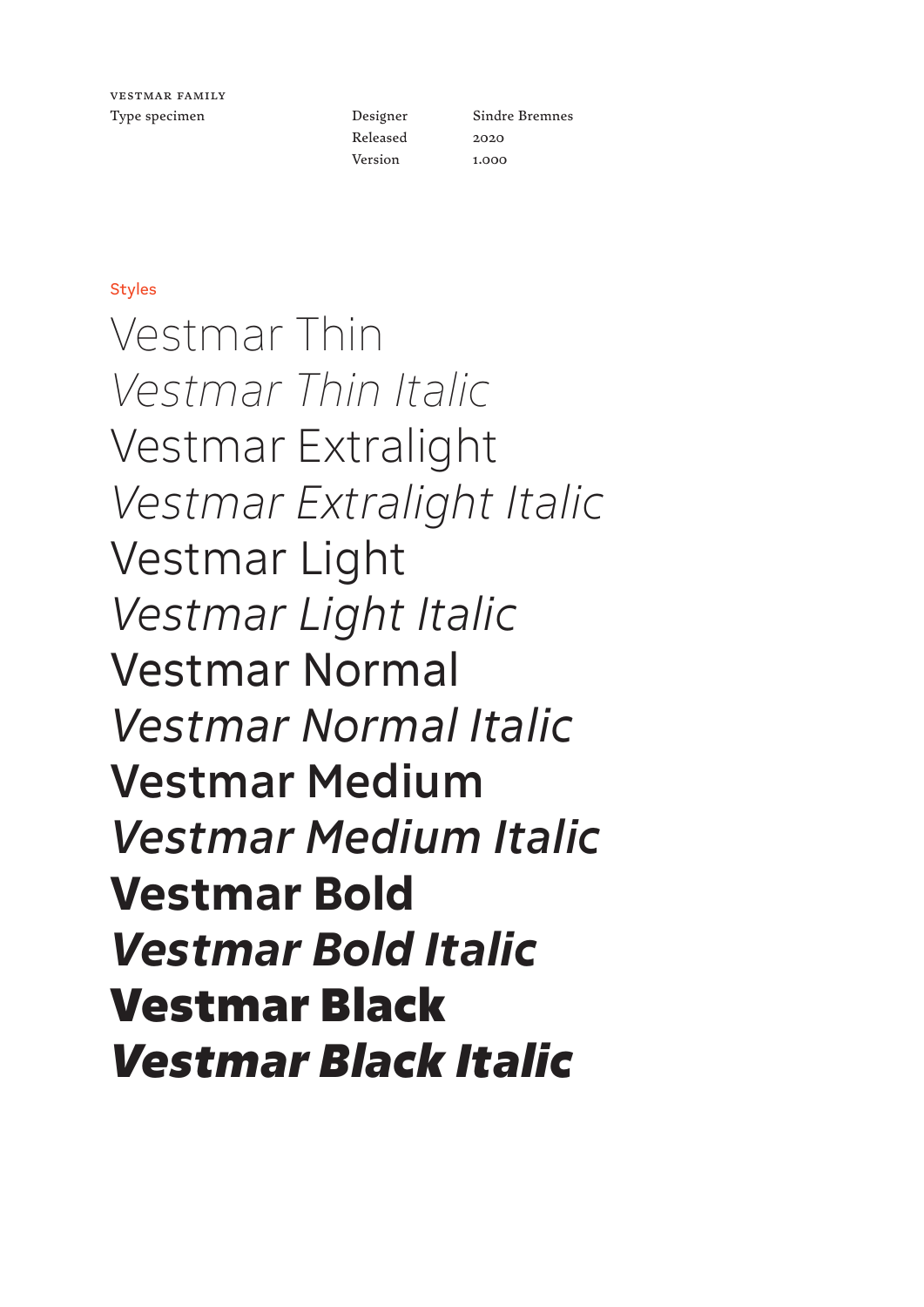Vestmar family

Type specimen Character set Latin A Extended (full) Latin B Extended (partial) Latin Extended Additional (partial)

#### Lowercase

a á ă ǎ â ä ǟ à ā ą å ã a̔ ą́ ą̀ ą̊ ą̈ æ ǽ ǣ b ƀ c ć ć č ç ĉ ċ ç̌ d ð ď ḑ đ ḍ e é ĕ ě ê ë ė è ē ḗ ę ė̄ e̔ ę̀ ę́ ę̔ ə f g ğ ǧ ĝ ģ ġ ḡ ǥ h ħ ḫ ĥ ḥ ƕ ı i í ĭ î ï i ̇ ì ī į į į ̀ į ́ į ̔ i ̔ ĩ ij ij j � ĵ k ǩ ķ ĸ l ĺ ľ ļ ļ ŀ ḷ ḹ ł m ṃ n ń ń ň ņ ņ ṅ ṇ ñ 'n ŋ o ó ó ŏ ô ö ȫ ȯ ȱ ò ő ō ṓ ǫ õ Õ Ò Ò Ó Ó Ø Ø Ø œ p Ď þ q r ŕ ř r ṛ r ͡r R s ś ś š ş ŝ ș ṡ ṣ ß t ŧ ť ţ ț ṭ u ú ŭ û ü ù ű ū ų ů ũ ų́ v w ẃ ŵ ẅ ẁ x y ý ŷ ÿ ỳ ȳ y̨ z ź ź ž ż ʒ ǯ θ φ χ ª º Hh 0 1 2 3 4 5 6 7 8 9

#### Uppercase

A Á Ă Ă Â Ä Ä À Ā Ą Å Ã À Á À Å Å Å Ä Æ Æ Æ **BBCĆĆČÇĈĊČDĐĎDĐDEÉĔĔÊË** Ė È Ē É̃ Ę Ė Ė̀ Ė̀ Ę̀ Ę́ Ę̀ Ə F G Ğ Ğ Ĝ Ģ Ġ Ğ G H Ħ Ḥ Ĥ Ḥ H W I Í Ĭ Î Ï Ì Ī J ) J İ Ï I I IJ J J Î K Ǩ Ķ � L Ĺ Ľ Ļ Ļ Ŀ Ḷ Ḹ Ł M Ṃ N Ń Ń Ň Ņ Ņ Ṅ **N Ñ N O Ó Ó Ö Ô Ö Ö Ö Ö Ö Ő Ő Ő Ő Ő**  $\dot{\mathsf{O}}$  $\dot{\mathsf{O}}$  $\dot{\mathsf{O}}$  $\dot{\mathsf{O}}$  $\dot{\mathsf{O}}$  $\dot{\mathsf{O}}$  $\dot{\mathsf{O}}$  $\dot{\mathsf{O}}$  $\dot{\mathsf{O}}$  $\dot{\mathsf{O}}$  $\dot{\mathsf{O}}$  $\dot{\mathsf{O}}$  $\dot{\mathsf{O}}$  $\dot{\mathsf{O}}$  $\dot{\mathsf{O}}$  $\dot{\mathsf{O}}$  $\dot{\mathsf{O}}$  $\dot{\mathsf{O}}$  $\dot{\mathsf{O}}$  $\dot{\mathsf{O}}$  $\dot{\mathsf{O}}$  $\dot{\mathsf{O}}$ Ś Ś Š Ş Ŝ Ș Ṡ Ṣ ẞ T Ŧ Ť Ţ Ț Ṭ U Ú Ŭ Û Ü Ù Ű Ū Ų Ů Ũ Ų́ V W Ẃ Ŵ Ẅ Ẁ X Y Ý Ŷ Ÿ Ỳ Ȳ Y̨Z  $227723300000123456789$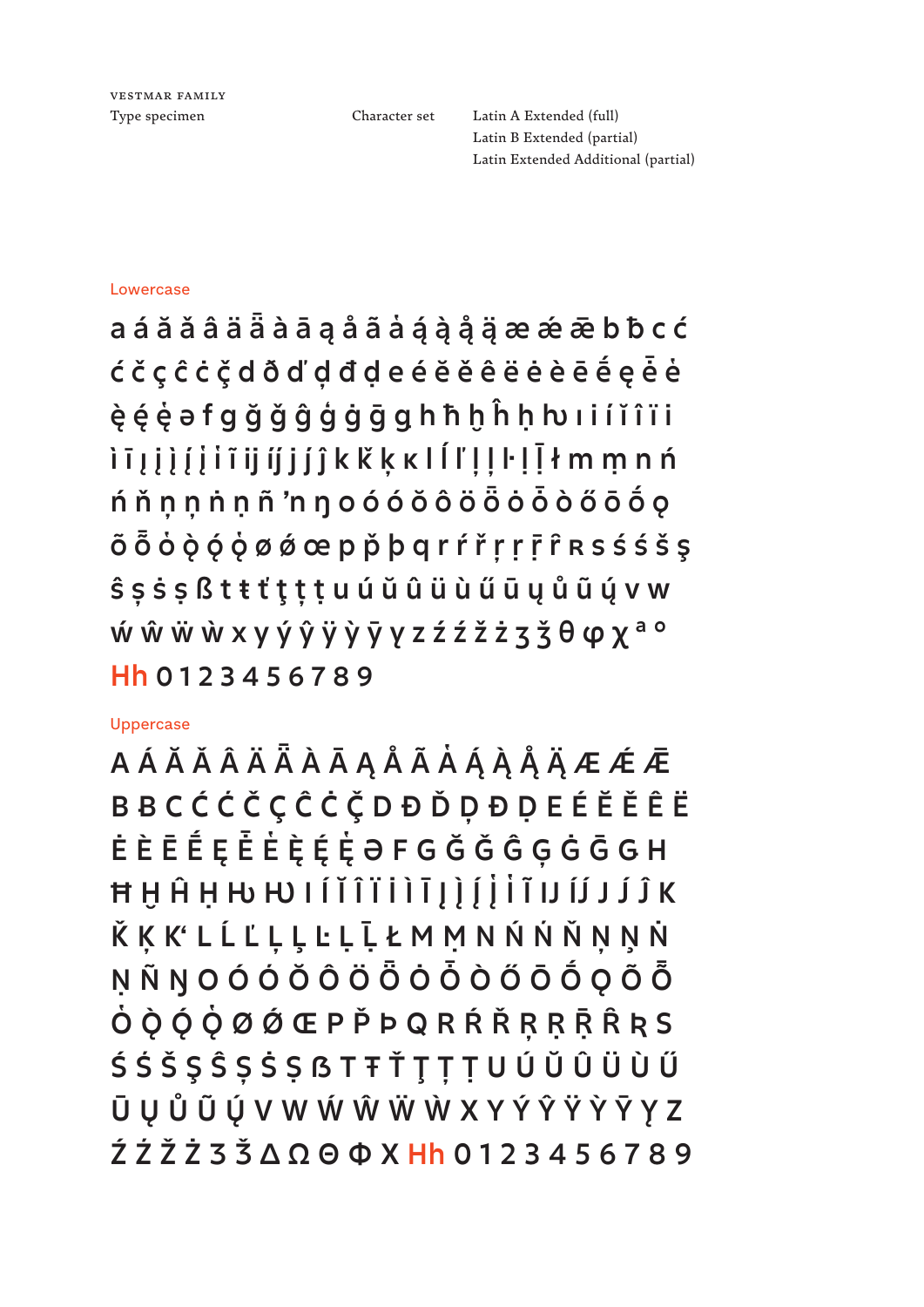Vestmar family

Type specimen Character set Latin A Extended (full) Latin B Extended (partial) Latin Extended Additional (partial)

Spacing modifier letters

 $7.671$ 

Combining diacritical marks

## ◌̈ ◌̇ ◌̀ ◌́ ◌́◌̋◌̂◌̌ ◌̆◌̊ ◌̃◌̄ ◌̑◌̒◌̔ ◌ ◌̣◌̦◌̧◌̨◌̥◌̮

Currency symbols

### ¤ ¢ ƒ ₡ \$ € ₲ ₴ ₺ ₼ ₱ ₽ £ ₸ ₮ ¥ ₿

Fractions (precomposed and arbitrary)

⅟ ½ ⅓ ⅔ ¼ ¾ ⅕ ⅖ ⅗ ⅘ ⅙ ⅚ ⅛ ⅜ ⅝ ⅞ 123456789/123456789

Punctuation

### . , : ; . . . • • ! ? إ ` إ } [ ] ( ) ؛ ؟ ?! خ . . . . . . . . . . . . . . . . .

Quote marks

' " ' " ' ' " " ‹ › « »

Symbols

# # %‰↑ → ↓ ← ■ □ ◻ ◼ ☞ ☜ ☛ ☚ ° ′ ″ µ π ∆ ∞ ∫  $\Pi$   $\Sigma$   $\sqrt$   $\partial$   $\Diamond$   $\emptyset$   $N$ <sup> $\subseteq$ </sup>  $I$   $\mathbb{B}$  &  $\mathbb{Z}$   $\mathbb{Z}$   $\mathbb{Z}$   $\mathbb{Z}$   $\mathbb{Z}$   $\mathbb{Z}$   $\mathbb{Z}$   $\mathbb{Z}$   $\mathbb{Z}$   $\mathbb{Z}$   $\mathbb{Z}$   $\mathbb{Z}$   $\mathbb{Z}$   $\mathbb{Z}$   $\mathbb{Z}$   $\mathbb{Z}$   $\mathbb{Z}$   $\mathbb{Z}$   $\math$

Mathematical operators

= ≠ ≈ + ± − ÷ × ~ ¬ < > ≤ ≥ ^

Superiors and inferiors

Hh<sup>0123456789(+=−)</sup> Hh<sub>0123456789(+=−)aeoxə</sub>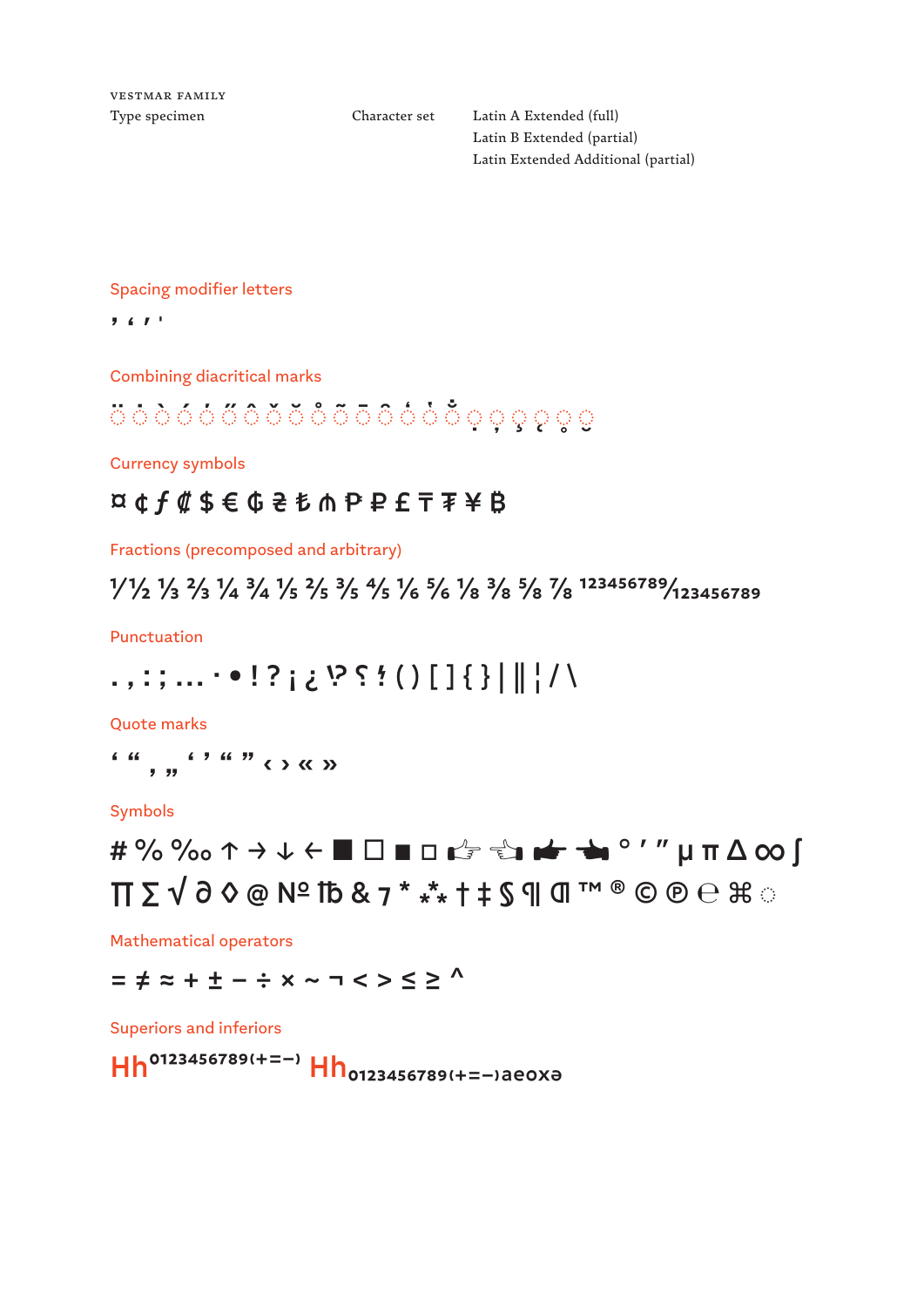Vestmar family

OpenType™ features

Type specimen  $OpenType^{TM}$  Activated feature



Glyph composition/decomposition (ccmp)\*

 $y + \circ \rightarrow y$ 

Localized forms (LOCL)\*

## tanţoş → tan<mark>ţ</mark>os

Stylistic set 01 (ss01) "Marshallese localized variants"

## <mark>ejjeļok</mark> → ejje<mark>ļ</mark>ok

Mark positioning (MARK)\*



Mark to mark positioning (mkmk)\*



Fractions (FRAC)



Superscript (Sups)



Subscript (Subs)



Ordinals (ORDN)

 $2a \rightarrow 2^a$ 

Proportional figures (PNUM)\*



Tabular figures (TNUM)

 $123 \rightarrow 123$ 

Case-sensitive forms (case)



Contextual alternates (CALT)\*



firers  $\rightarrow$  firers

Discretionary ligatures (Dlig)

 $i + j + \circ \rightarrow ii$ 

Capital spacing (cPSP)

# LUFTIG → LUFTIG

Kerning (kern)\*

SAVANT → SAVANT

\* Features activated by default